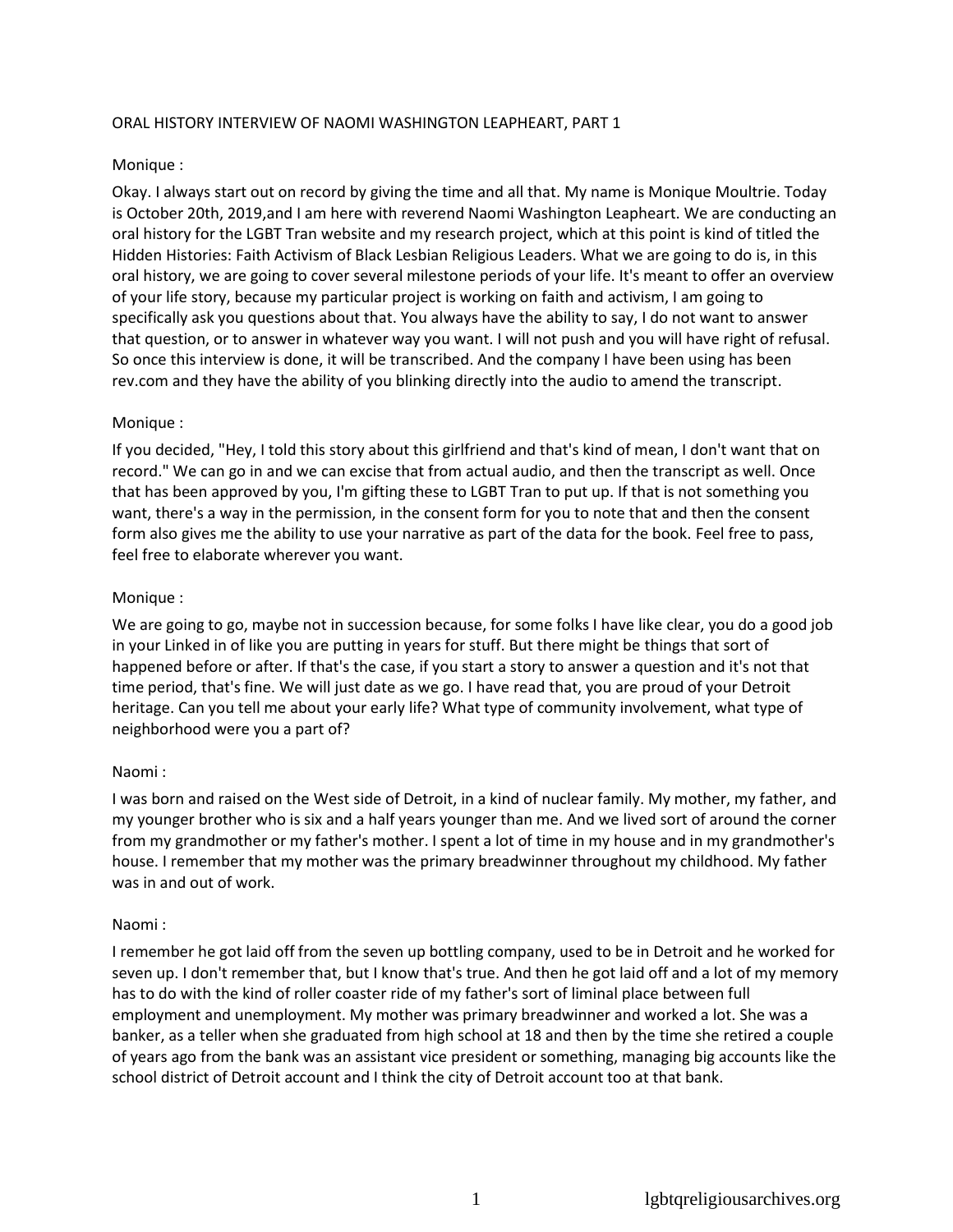## Naomi :

And I start to describe my family that way because the economic precarity that I thought we, our family had was a major feature of our household commentary, the way we related to each other. I think my mother felt very resentful about the fact that she felt like she was carrying the load by herself of the family's survival and my, the way she treated us and my father was a manifestation of her kind of resentment and, not having a place to process that, not having the language to, describe that, not having, I think the emotional intelligence to ask her what she needed given the burden that she felt she carried. I just remember that my childhood was very fraught with, we did not want to deepen my mother's anger and resentment for us. As I am telling that story, but my father was the nurturing fill the gap for me as it relates to being nurtured and being supported unconditionally.

## Naomi :

He took us back and forth to school. He took me back and forth to the 82,000 extracurricular activities I was involved in... He would come to whatever performances or basketball games or whatever I was doing, maybe not for the whole performance, but towards the end and I would see him in the back or whatever, ready to pick me up and then had the experience of feeling like my father was a lot more attentive to my life than my mother was. As a grown woman now I am like, I understand what it means to feel a pressure to get it done and feel burdened by that and unappreciated and all of that. I am just saying as a child, I was just like, my mother does not really care about what's going on with me so let me find other mothers who can be that and they were the church mothers.

## Naomi :

So parallel to my household growing up was my experience with my grandmother who lived around the corner and who insisted that we, my brother and I go to church with her and so for as long as I can remember she came to the house on Sunday morning to pick us up for Sunday school. We would go to Sunday school and then stay after for church.

### Naomi :

She made sure we were involved in the youth ministries at the church and so that meant we were on the usher board, the youth choir and youth missionary kind of activities, which meant we went to the nursing home that was in the neighborhood once a month to be with the patients or the residents there. We would go in the day room, like the sitting room where residents could come and watch TV or eat their meals or whatever and we would sing hymns, pray, read scripture. And my formation spiritually to me as far as I'm concerned, was connected to my grandmother's insistence that we be present and be leaders in the church setting. I had this whole other world at church where I was felt seen and supported. I felt like I had these old church women who told me all the time, you are going to do great things or there's something special about you.

# Naomi :

You are Mother Leapheart's granddaughter, you are her namesake. And I was very acutely aware of the legacy that I was expected to continue giving my grandmother's leadership in the church, not just the local church but in the region. I mean she was going to the Michigan state Baptist blah blah blah, and would take me with her. And I would sit there and my white and watch her do her thing and she was grooming me to be the youth leader of that Michigan state Baptist, whatever or to enter the oratorical contest or to sing a song. I mean once I started singing kind of publicly go up there and sing a hymn or whatever. And so leadership development, spiritual formation to some degree training and speaking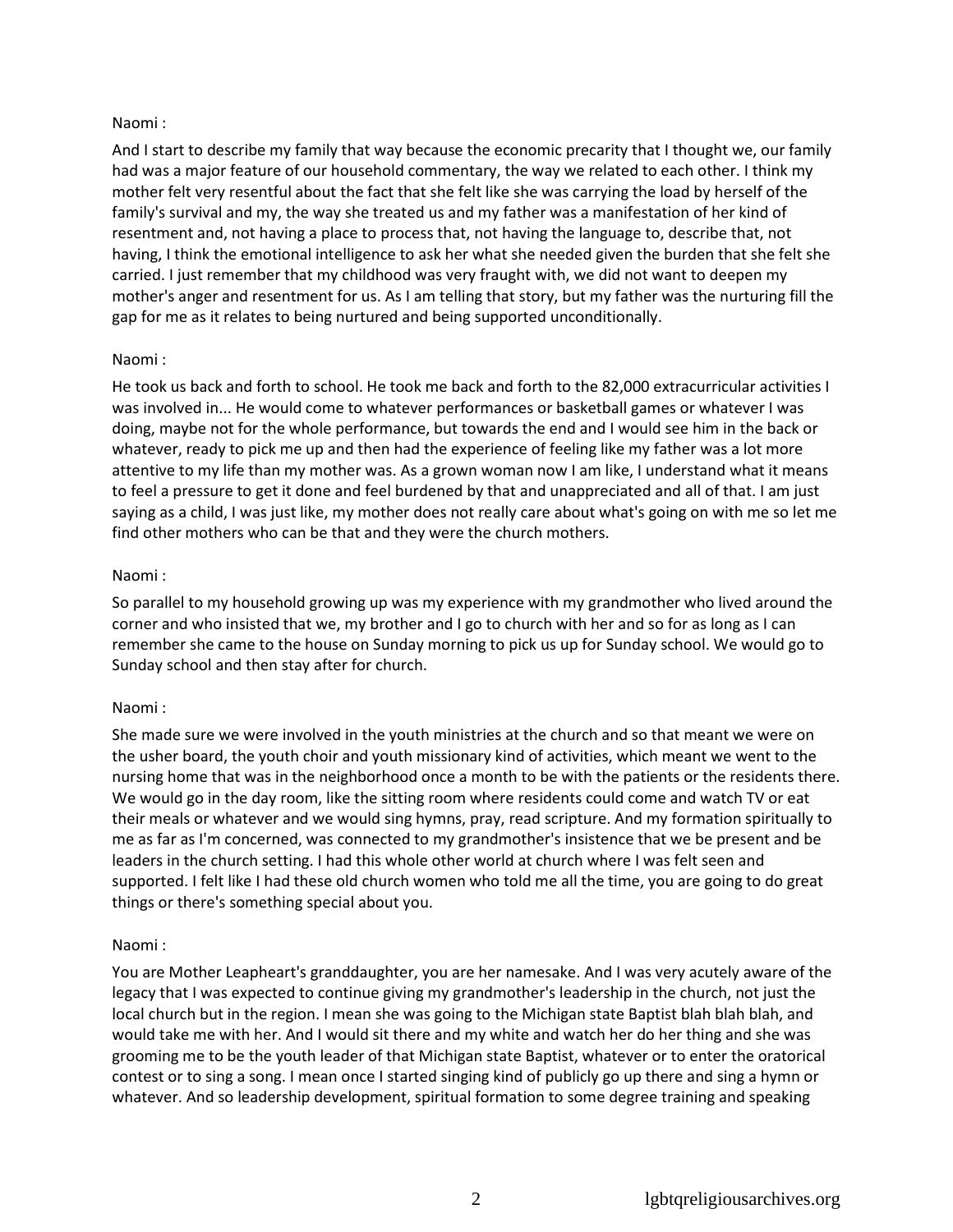publicly and singing publicly all came from my grandmother's nurture and the church, women's nurture of me.

## Naomi :

I think, I feel like I had a full social life but it was all in church. It was all based in church. The other piece, I had home church and then school. I went to a private Christian word of faith school from kindergarten to eighth grade. The school was at first on the East side of Detroit and I have lots of memories of driving, my father driving us to school from the West side to the East side.

## Naomi :

They eventually moved from the East side to the suburbs. I have memories of once I got to high school, my father taking first my brother to school there because he went to the same school and then dropping me off downtown in public school for high school. But anyway, this school was on one hand, academically stellar. They insisted on putting us at a grade, giving us materials that were grade level beyond where we were in terms of age. Having the forethought to push us and challenge us even as by default that they can do third grade work if they are in second grade. So give them third grade materials. And it was a vigorous education academically.

## Naomi :

And we were also using Christian curriculum, it was the Abeka curriculum, which would describe things and they would be like, this is what God was doing. And the textbook would say that. We were learning everything through the lens of a Christian perspective. I mean, I think this did not apply to math, but certainly history, literature, I am trying to think, maybe even science. I mean it was very creationism driven.

### Naomi :

Which, the theologies were embedded into the material. So vigorous academically, but also very indoctrinating in terms of how we were learning how the world works via God's, providence. And we had devotion every morning. We had a grade. And devotion because it was scripture. We learned scripture and devotion. The teachers would teach devotion. They were not trained clergy at all, I do not even know how that passed as a Bible teaching, but it did. We also had robust extracurriculars at this school, so they put an instrument in everybody's hand and second grade, third grade, and you had to choose an instrument and we did not know anything about instruments, so I chose the clarinet because I was like, I guess I play the clarinet.

### Naomi :

And by fifth grade was in the band. By sixth grade was traveling all over and band competitions. By seventh grade they had formed an orchestra and because they had strings at that point, and we had orchestra and seventh and eighth grade I was first chair clarinet in the orchestra and looking back I am like, that was really sophisticated. We were really doing some extraordinary work related to music and related to sports. I do not think we saw it that way at the time we, thought we are doing all about gifts should be given to the glory of God. And so we were doing this to the glory of God. We were not doing this to develop a profession or develop, I mean there was no sense of you guys should do this for a career or music can be something that you do to make money.

Naomi :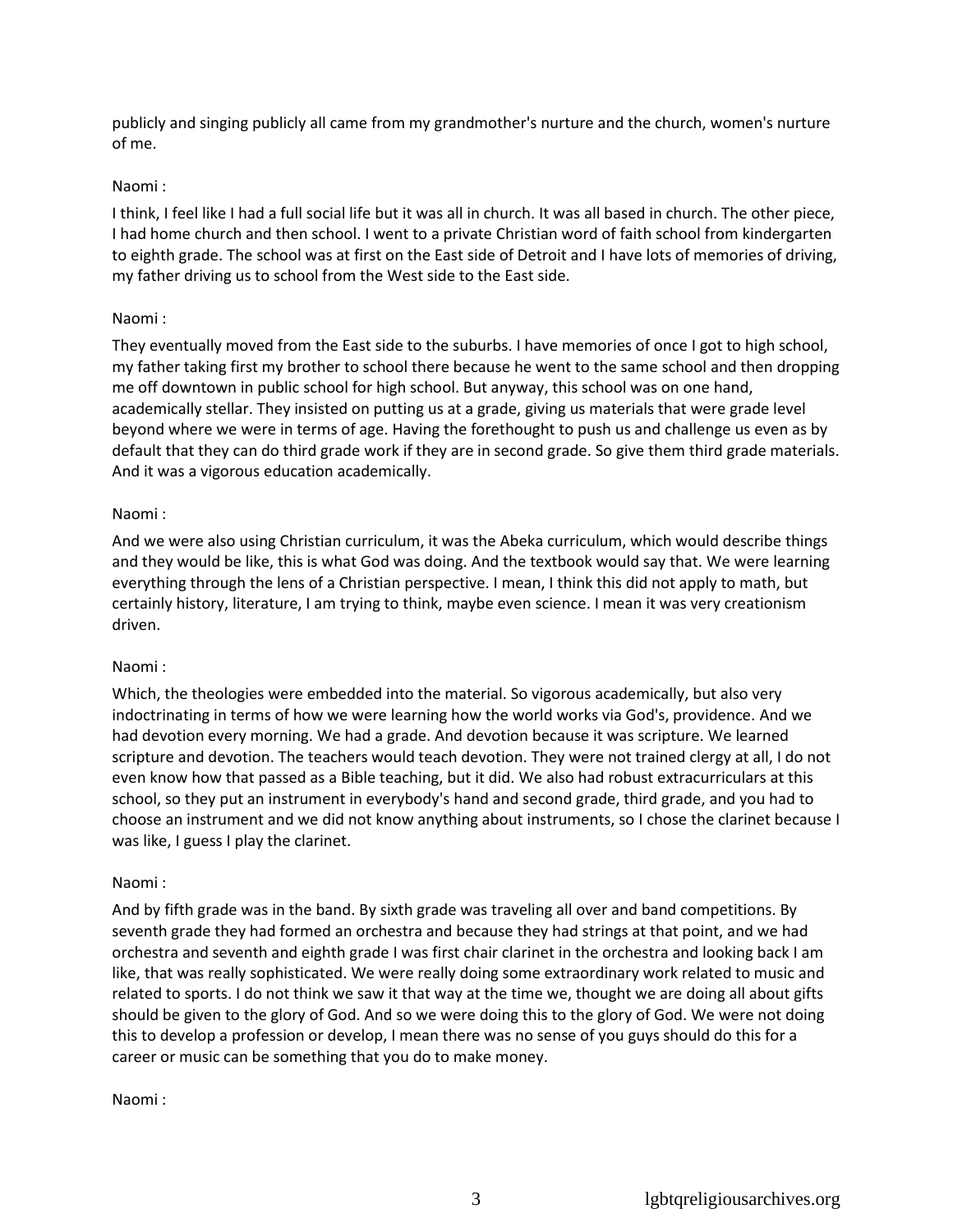It was like this, we are doing this to the glory of God. By the time I graduated, eighth grade. I was in a symphony orchestra, I was on the basketball team playing point guard. I had won science fair competitions at the school and then in the city, you would go to the city science fair and compete with all the other kids around the city. I had done that. I had one, they called them speech meet. So like oratorical contests in our little school in the school. And then we would do a Michigan state speech meet. I had done public speaking competitions, I was fully prepared to go to high school as this wellrounded kid. And I was also thoroughly indoctrinated with all kinds of theology, like the rapture.

### Monique :

And did that parallel what you were learning in your Baptist church?

## Naomi :

No, I actually think that my school was a lot more conservative than the church was. The school was very [crosstalk 00:15:11] Much, you have to speak in tongues. Tongues is a sign of the indwelling of the Holy spirit. And they made us speak in tongues. Now we were kids, we did not know how to speak in tongues. And I remember very distinctly in devotion one morning they were not going to dismiss us and to everybody speaking in tongues and the people who were like, insubordinate got taken into a room, closed the door, and they would come out speaking the tongues.

# Naomi :

I and a couple of my friends were like, we do not want to know what happens in that room. Let us cook up a plan. I think I started counting backwards in Spanish or something I started doing something to make something come out of my mouth. It sounded like tongues. It was gibberish but it satisfied whoever. And we did not have to go in that room. I mean, that is kind of thing that happened at school not at church.

# Naomi :

There was an insistence on salvation, accepting Christ, becoming baptized. But we did not do much evangelizing we did at church, there was not this insistence on tongues. We were sort of a charismatic Baptist church, but it was not, I mean my Pentecostal friends now I am like, we were not Pentecostal. Because, if that's was Pentecostal that we were not there. But we were certainly much more animated in terms of Baptist tradition. We were in Detroit. There was kind of like the COGIC churches influenced us and we influenced the COGIC churches. There were not parallels. And I don't know how I reconciled the fact that Monday through Friday I was in a school that took seriously the rapture and, word of faith, which would morph into prosperity gospel. And the fact that on Sundays I was in a church where tongues, if that's your thing, fine. But there was no expectation that that was a sign of anything.

### Naomi :

And we did not talk about the rapture at church. I do not know how, I thought of these as distinct spaces and, I did not expect any consistency, between the theologies I learned in school or the ones in church.

### Monique :

What would you say the messages, if any, you were being given at that time period about social justice or working in the world? Either home, school, church.

### Naomi :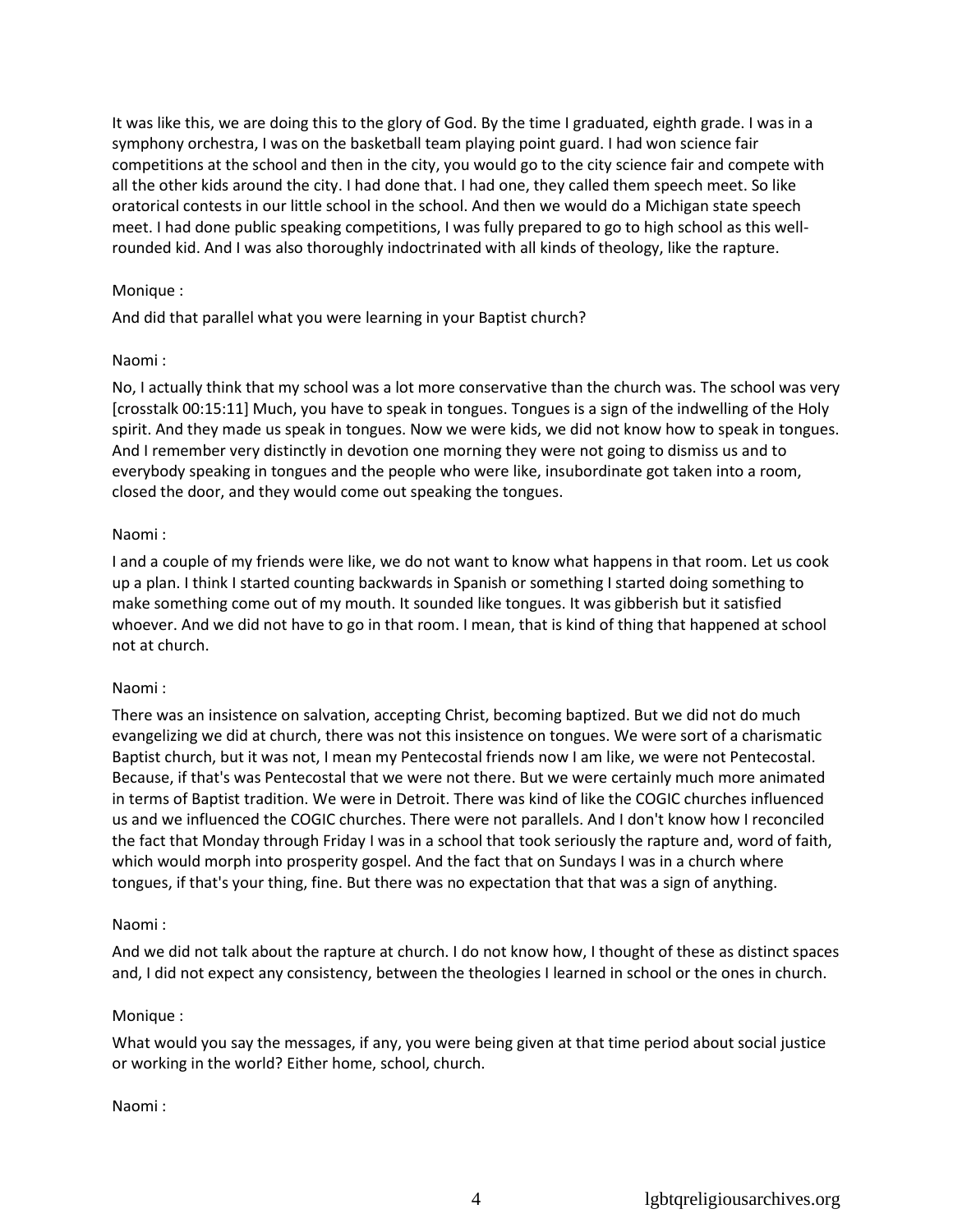At home, I remember us watching, my mother and I were watching the Malice Green trial. There was Rodney King and OJ. These were big kind of national moments that we were paying attention to via, TV or whatever. I remember when the OJ verdict came down, I was at school that day and we all had to go to the cafeteria and somebody welding the TV and an old school and we, and I remember.

## Naomi :

Everybody was excited. So I was like, I guess we should be excited that OJ was found not guilty. I remember that. Nobody though provided any commentary about, what does this mean? How was this racialized? What about violence? What about there was not any meaning making, but they, took us out of class, put us in the cafeteria, wheeled in the TV and we saw the verdict read and the teachers were excited. And we thought, this must be a good thing. School did not have any, anything beyond sort of the charity model of we should give back to the community and in whatever ways we have been blessed to be blessings to other people. At home though, there was also the Malice Green trial. Malice Green was a Detroit er or who was stopped by the Detroit police and in the middle of the night and they told him to get out of the car. He had his hand clenched and would not open his hand and they beat him to death right there on the curb.

### Naomi :

And I just remember that trial was televised, these three white cops and this black man who kind of had a record and maybe was living with addiction. And the way they dragged him through the trial. There was a black woman attorney for Malice's family who is now the prosecutor. I mean, she moved on up and is now very high profile. But we were fascinated in my household with watching the Miles Green trial and this black woman trying to argue that these cops needs to go to jail. And I just remember my mother's color commentary about white folks and racism and we need to stand up because these white folks cannot keep killing us like this. And I, there was a very kind of black pride sentiment in my household. But in terms of the idea of justice seeking as a vocation or connected to a gospel mandate, I would say that was not part of my story until I really want to say until post-college, like pre seminary. I was 30 by the time,

# Naomi :

I felt led to connect dots between what the Bible says, what Jesus did and the vocation of social justice or the work of social justice.

### Naomi :

It was not part of, personal salvation was the emphasis in all of my religious spaces growing up. Black pride was, emphasized, right. I was proud to be black, proud of the heritage, proud of the, and that was due to my, family, due to my mother, predominantly the rest of my extended family.

### Monique :

Let's go to high school. You have left the Christian environment in New York and a Detroit public.

Naomi :

Yes.

Monique :